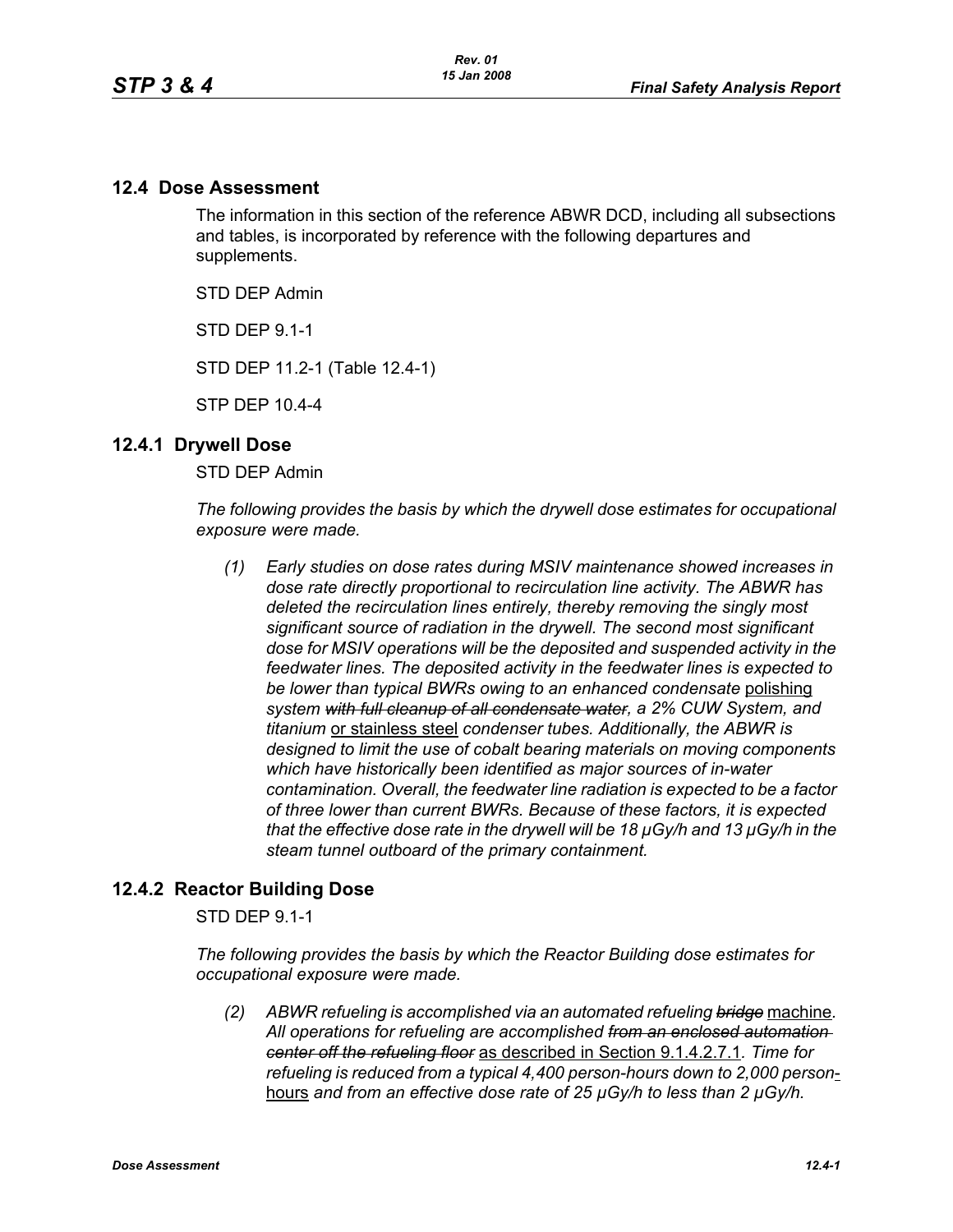# **12.4.3 Radwaste Building Dose**

STD DEP 11.2-1

This subsection is replaced in its entirety with the following.

Radwaste Building work consists of water processing, pump and valve maintenance, shipment handling, radwaste management, and general cleanup activity. Radwaste building doses result from routine surveillance, testing, and maintenance of the solid and liquid waste treatment equipment. The liquid treatment system collects liquid wastes from equipment drains, floor drains, filter backwashes, and other sources within the facility. The solid treatment system processes resins, backwash slurries, and sludge from the phase separator. It also processes dry active waste from the plant. Some examples of radwaste activities include resin dewatering, movement of casks and liners, filter handling, resin movement, and installation and removal of mobile radwaste processing skids. Both waste treatment systems are based on current mobile radwaste processing technology and avoid complex permanently installed components. All radwaste tankage and support systems are permanently installed. More of the radwaste operations involve remote handling than in a typical BWR. This, as well as improved maintenance procedures and a more flexible radwaste system and building design, leads to the estimated value shown in Table 12.4-1 for maintenance tasks in the Radwaste Building. The average dose rate shown in Table 12.4-1 is estimated for all operations.

## **12.4.4 Turbine Building Dose**

STP DEP 10.4-4

*(3) Work on the turbine hall condensate system typically requires 2,000 hours per year at an effective dose rate of 75 µGy/h. The condensate system in the ABWR uses a* filter and polishing process *hollow-fiber filled filters which require* requires *half the maintenance of a typical system. In addition, with the plant incorporating Fe control in the Feedwater System and a significant reduction in cobalt bearing materials, the overall effective dose rate is estimated at half the above value.*

## **12.4.5 Work at Power**

STP DEP Admin

*Work at power typically requires 5,000 hours per year at an effective dose rate of 66 µGy/h for the BWR. This category covers literally all aspects of plant maintenance performed during normal operations from health physics coverage to surveillance, to minor equipment adjustment, and minor equipment repair. Overall, the ABWR has been designed to use more automatic and remote equipment. It is expected that items of routine monitoring will be performed by camera or additional instrumentation. Most equipment in the ABWR is palatalized, which permits quick and easy replacement and removal for decontamination and repair. Therefore, a reduction in actual hours needed at power is estimated at 1,000 hours less than the typical value. In the area of effective dose rate, the ABWR is expected to have significantly lower general radiation levels*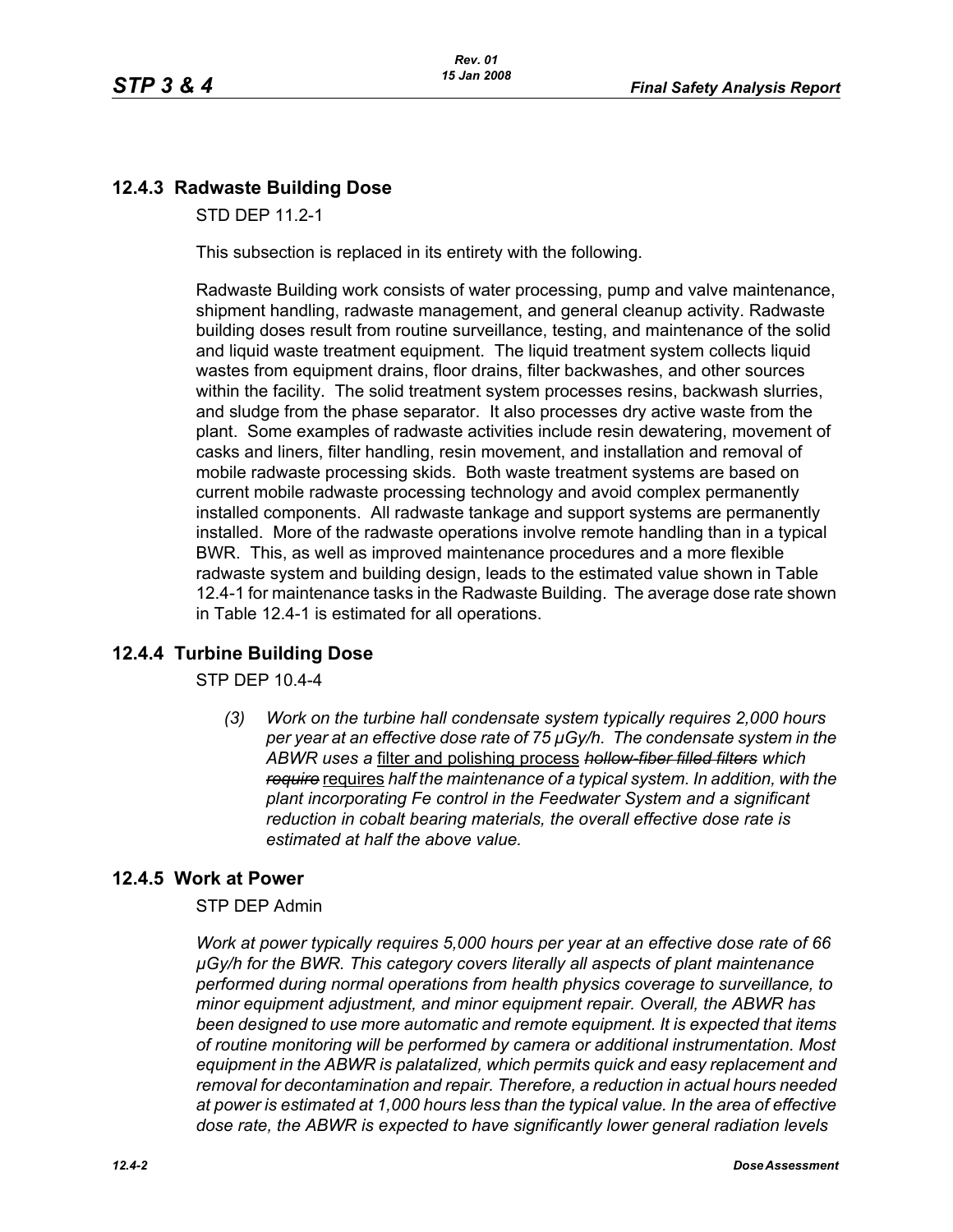*over current plants, owing to more stringent water chemistry controls, a full flow condensate flow system, a 2% cleanup water program, titanium* or stainless steel *condenser tubes, Fe feedwater control, and low cobalt usage. In addition, the ABWR has in the basic design, compartmentalized all major pieces of equipment so that any piece of equipment can be maintained or removed for maintenance without affecting normal plant operations. This design concept thereby reduces radiation exposure to personnel maintaining or testing one piece of equipment from both shine and airborne contamination from other equipment. Finally, the ABWR has incorporated in the basic design the use of hydrogen water chemistry (HWC) and the additional shielding necessary to protect from the factor of six increase in N-16 shine produced through the steamlines into the Turbine Building. For normally occupied areas, sufficient shielding is provided to protect from N-16 shine. In areas which may be occupied temporarily for specific maintenance or surveillance tasks and where additional shielding is not appropriate (for the surveillance function) or deemed reasonable, the HWC injection can be stopped causing the N-16 shine to decrease to within normal operating BWR limits within 90 seconds and thus permitting those actions needed. Overall, it is estimated that the effective dose rate for work at power will be slightly over two thirds the typical rate or 40 µGy/h.*